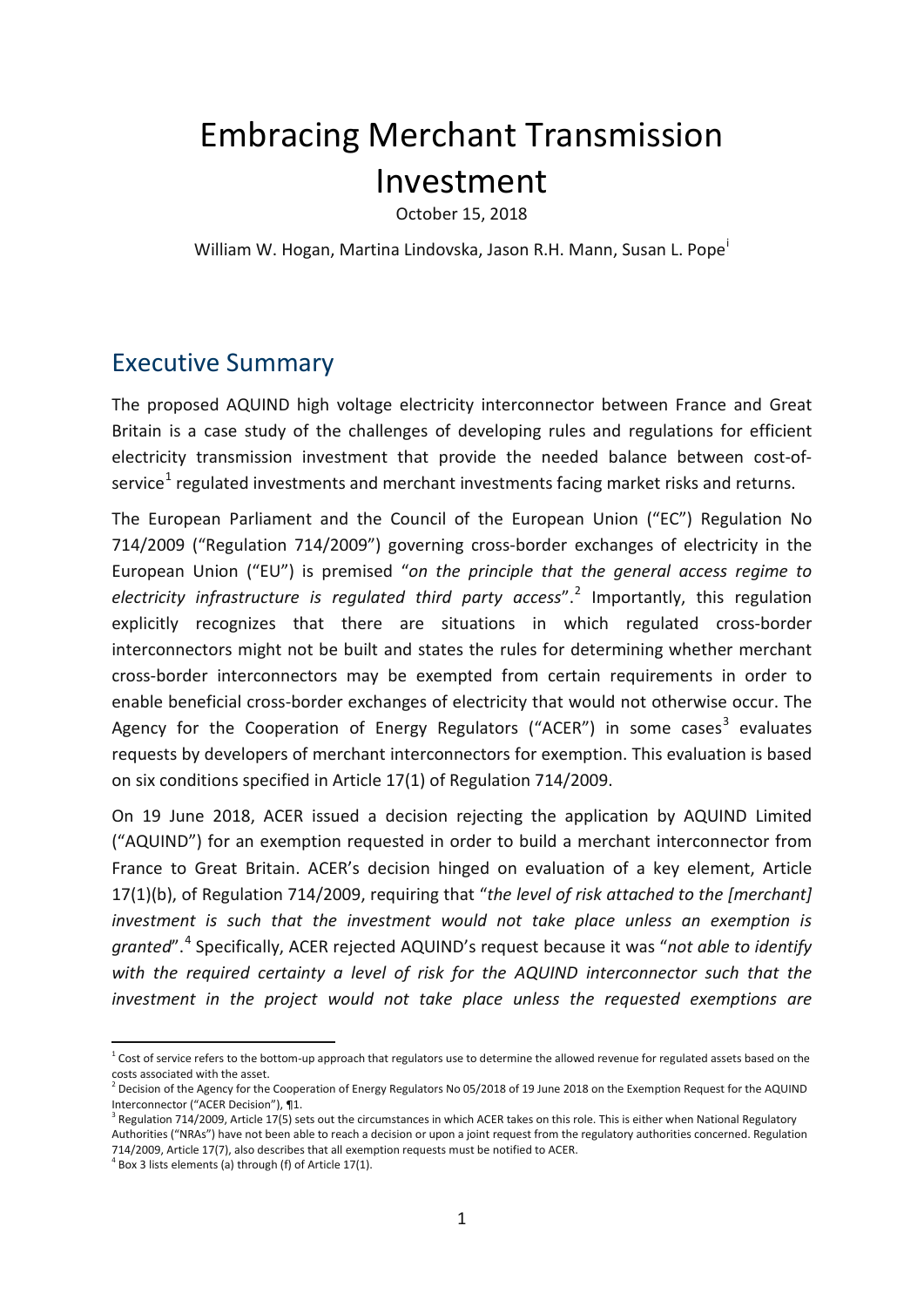*granted*". [5](#page-1-0) ACER concluded that "*the revenue / market / project competition risks are largely mitigated by the availability of a regulated route to the recovery of investment and operating costs*". [6](#page-1-1)

ACER's optimism about the possibility of a regulated alternative to the AQUIND project appears to stem from a conclusion that a past record of "*appetite of investors in new interconnections on the France – Great Britain border*", combined with the possibility of regulated financial support under Article 12 of Regulation (EU) No 34[7](#page-1-2)/2013<sup>7</sup>, would be sufficient to enable a regulated alternative to the AQUIND project.<sup>[8](#page-1-3)</sup>

This conclusion ignores the differences in risk-return preferences that exist among market investors. It is entirely possible that a risky project with a high expected return would be appealing to a merchant investor but that the same project would not be appealing to other investors who, in other contexts, might accept lower returns in exchange for lower investor risks. Since the risks of a merchant investment fall on the investor, under these circumstances market benefits can best be realized by enabling merchant investment in the absence of a realizable regulated alternative.

ACER's conclusion that there are viable, regulated alternatives to the AQUIND project is not supported by the facts. There is no proposed, regulated alternative to the AQUIND project, which is *de facto* evidence that a financially viable alternative does not exist. In support of its decision concerning Article 17(1)(b), ACER seems to be implicitly relying on a hypothetical and unspecified regulated alternative to the AQUIND project. While the Transmission System Operators ("TSOs") in France (Réseau de Transport d' Électricité or "RTE") and in Great Britain (National Grid) are involved in the construction interconnectors at the France-Great Britain border, these projects are additional to AQUIND and there is no evidence that, if AQUIND were to be halted, another interconnector would be developed to replace it. This means that no regulated interconnector project stands as an alternative to the AQUIND project. Additionally, existing interconnector projects under development have been delayed or suspended: the two projects that are at a broadly similar stage of development

<span id="page-1-0"></span> $<sup>5</sup>$  ACER Decision ¶165.<br> $<sup>6</sup>$  ACER Decision ¶150.</sup></sup>

<span id="page-1-2"></span><span id="page-1-1"></span> $\frac{7}{1}$  Regulation (EU) No 347/2013 of the European Parliament and of the Council of 17 April 2013 on guidelines for trans-European energy infrastructure and repealing Decision No 1364/2006/EC and amending Regulations (EC) No 713/2009, (EC) No 714/2009 and (EC) No 715/2009

<span id="page-1-3"></span><sup>8</sup> ACER Decision ¶149.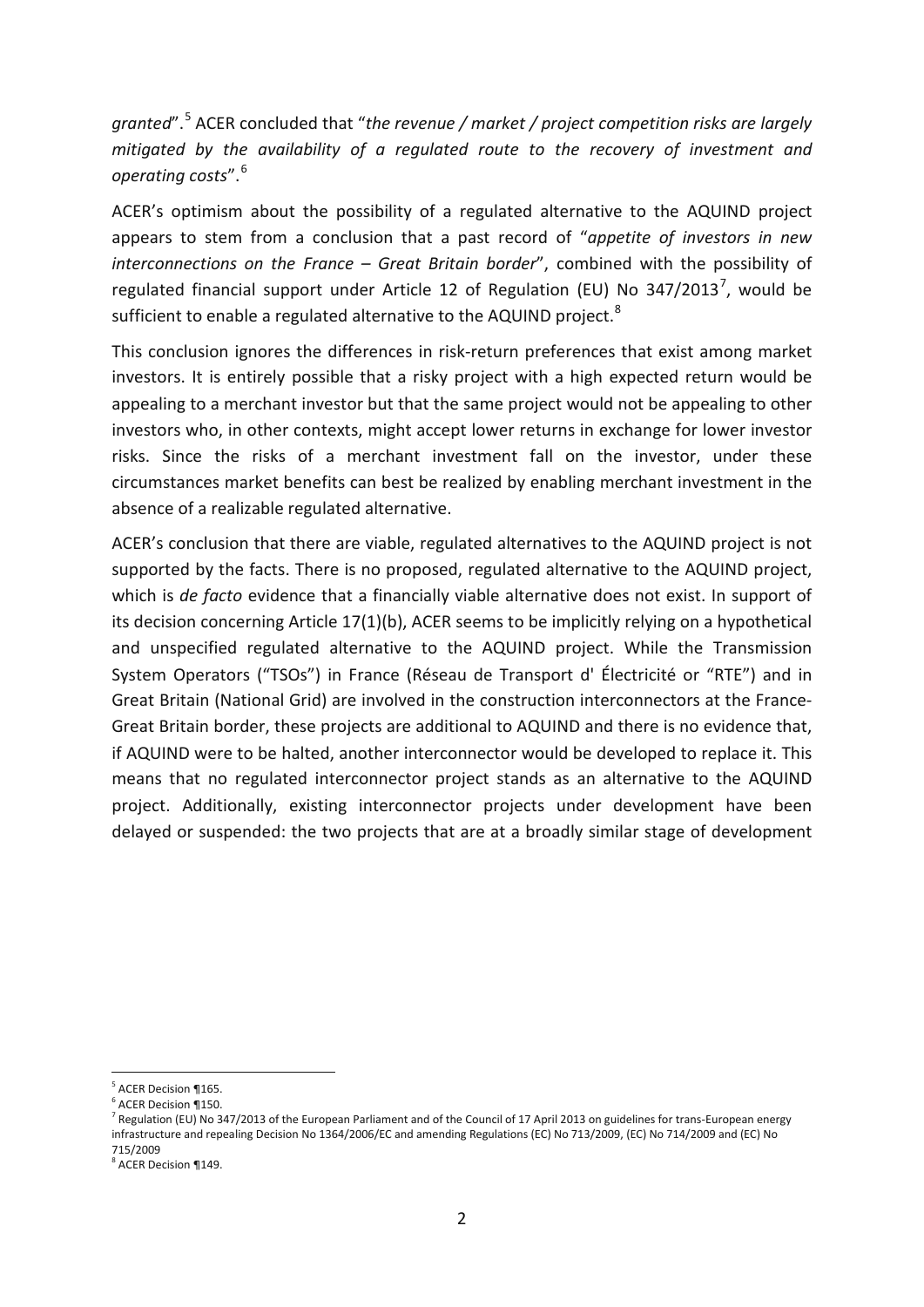to AQUIND, FAB Link<sup>[9](#page-2-1)</sup> and GridLink<sup>[10](#page-2-2)</sup>, have, in their view, been delayed by the French Commission de Régulation de l'Energie ("CRE").<sup>[11](#page-2-3)</sup>

<span id="page-2-0"></span>Furthermore, the fact that the AQUIND project has been approved as a Project of Common Interest ("PCI") and consequently is *eligible* for financial assistance<sup>[12](#page-2-4)</sup> as a regulated investment does not establish that the project would be financially viable as a fully or partially regulated undertaking by AQUIND or another developer. There is no guarantee that such regulated financial support would be granted or that the potential for such financial support would provide a risk-return trade-off that would be attractive to investors. Again, ACER is relying on the existence of a hypothetical regulated alternative in concluding that the risk of the AQUIND project is insufficient to support its application for exemptions.

The developers of the AQUIND project are willing to assume the risk of building a merchant interconnector between France and Great Britain. The project investors – not French and Great Britain consumers, as would be the case for a cost-of-service regulated investment – would bear the risk related to the magnitude and timing of the revenue earned by the project.<sup>[13](#page-2-5)</sup>

Given the benefits of additional interconnector transmission capacity between France and Great Britain and with no clarity on a competing regulated proposal $^{14}$  $^{14}$  $^{14}$  for an alternative interconnector, AQUIND meets the requirement of Regulation 714/2009 Article 17(1)(b). The risks and costs of interconnectors to Great Britain at this time justify that an exemption

<span id="page-2-1"></span> <sup>9</sup> FAB Link argues that the CRE Deliberation from November 2017 (see F[N11\)](#page-2-0) acted as a barrier to the project's development: "*[b]oth RTE and FAB Link were ready to request their final approvals from the regulators but were halted by the CRE notification*". FAB Link (2018) Referral of the exemption request of AQUIND Limited for a new 2000 MW electricity interconnector between France and Great-Britain to the Agency for decision, 20 February 2018.

<span id="page-2-2"></span><sup>10</sup> GridLink argues that *"[d]epending on what clarity CRE are seeking - whether it is sight of the draft withdrawal terms (expected in October 2018) or sight of executed agreements at the end of the proposed Brexit transition period (December 2020) – this would indicate a delay of 1-3 years before CRE would contemplate making a decision on investment requests from other interconnector projects. GridLink is a PCI project and this delay represents a serious regulatory impediment to the implementation of a PCI project*". GridLink (2018) Aquind [sic] Exemption Request, 2 March 2018.

<span id="page-2-3"></span><sup>11</sup> CRE stated in 2017 that the "potential consequences of Brexit on the energy markets and, in particular, on the rules for access and use of *interconnectors between the continent and the United Kingdom cannot be anticipated to this day. The regulatory and economic framework in which new interconnector projects will be developed is therefore highly uncertain, thus questioning the possibility to analyse with sufficient precision the benefits for the community of such projects*". As a result, CRE considered that it was not "*in a position to decide whether any new interconnector project between France and the United Kingdom is beneficial to the European community before the withdrawal conditions of the United Kingdom from the European Union are clarified*". CRE (2017) Deliberation No. 2017-253, 16 November 2017.

<span id="page-2-4"></span> $12$  The financial assistance would be in the form of (1) efficiently incurred investment costs being paid for using tariffs for network access (to the extent that they are not covered by congestion rents), and (2) in the form of financial aid provided by the Connecting Europe Facility ("CEF"). See Article 12(1) of Regulation (EU) No 347/2013 an[d https://ec.europa.eu/energy/en/topics/infrastructure/projects](https://ec.europa.eu/energy/en/topics/infrastructure/projects-common-interest)[common-interest.](https://ec.europa.eu/energy/en/topics/infrastructure/projects-common-interest)<br><sup>13</sup> The extent to which consumers are exposed to project risks (if any) from regulated interconnectors varies by jurisdiction. Typically, in a

<span id="page-2-5"></span>regulated regime, the majority of the project risks are borne by customers in the form of transmission charges that pay for the investment regardless of its profitability, but regulators may choose to include mechanisms, such as risk-sharing factors or availability incentives, that may transfer portions of the project risks from consumers to the developer and/or operator of the interconnector. For example, CRE, for future regulated interconnectors, envisages a portion of the allowed revenue to be linked to interconnector usage. Additionally, Great Britain has a specific regulatory regime in place, known as Cap and Floor, that uses a unique risk-sharing mechanism through which some of the upside and downside project risks are shared between the developer (or owner) and consumers, but other risks are borne by the developer / owner themselves.

<span id="page-2-6"></span><sup>14</sup> As set out on page [11,](#page-12-0) there is no evidence that other parties, including RTE and National Grid as the TSOs in the connecting countries, have come forward to propose a regulated alternative to AQUIND.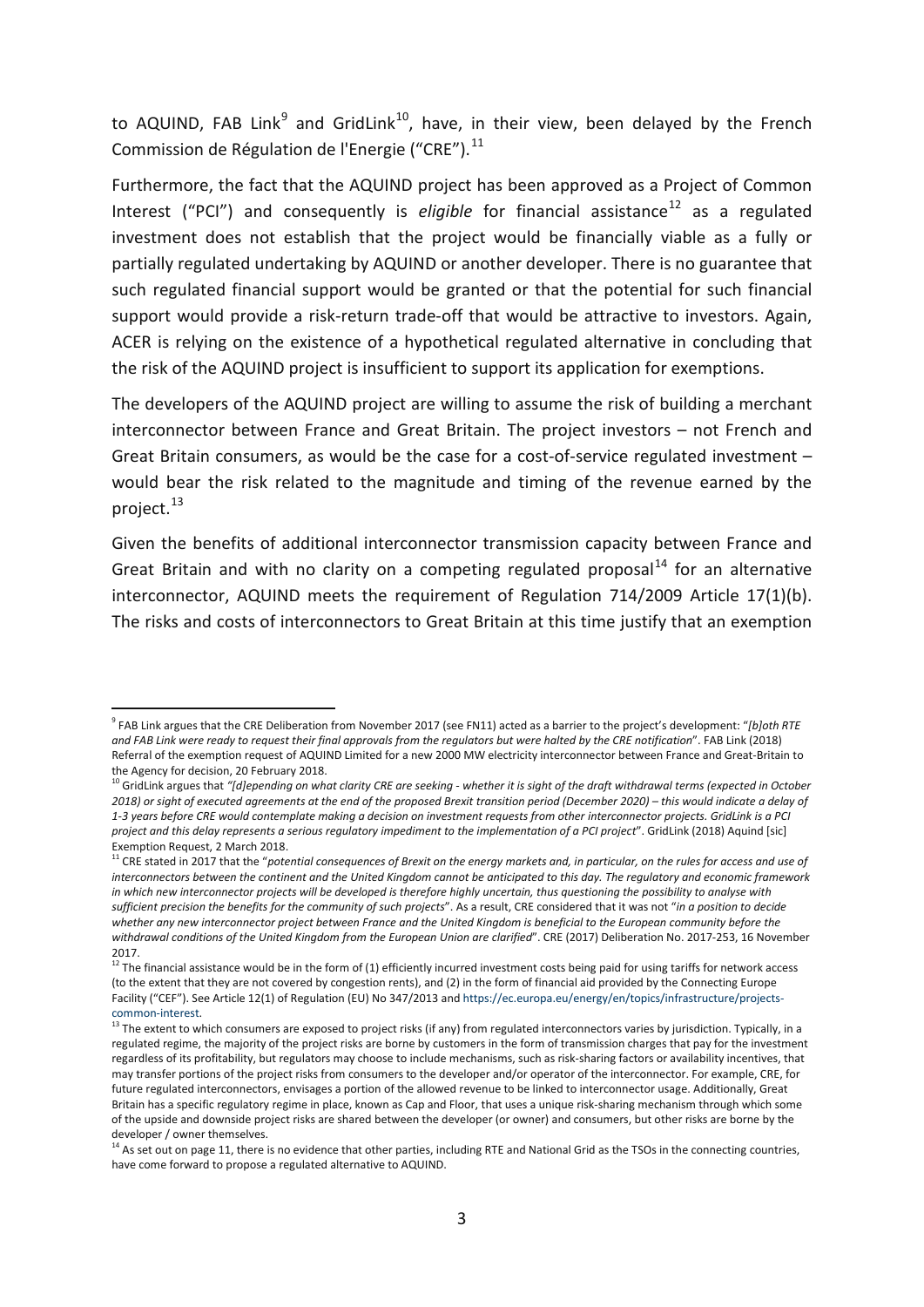be granted to AQUIND to construct an interconnector to enable beneficial cross-border exchanges of electricity that would not otherwise occur.<sup>[15](#page-3-0)</sup>

<span id="page-3-0"></span><sup>&</sup>lt;sup>15</sup> ACER finds that a total Great Britain-France electricity interconnector capacity of 8-9GW (i.e. including AQUIND as well as two other interconnectors currently under development) would lead to total socio-economic welfare benefits of €60.9m/GW/year compared to total costs of €38m-€47m/GW/year and therefore "*it is socially beneficial to build interconnection capacity from 8 to 9 GW*" (ACER Decision Table 7 and ¶119).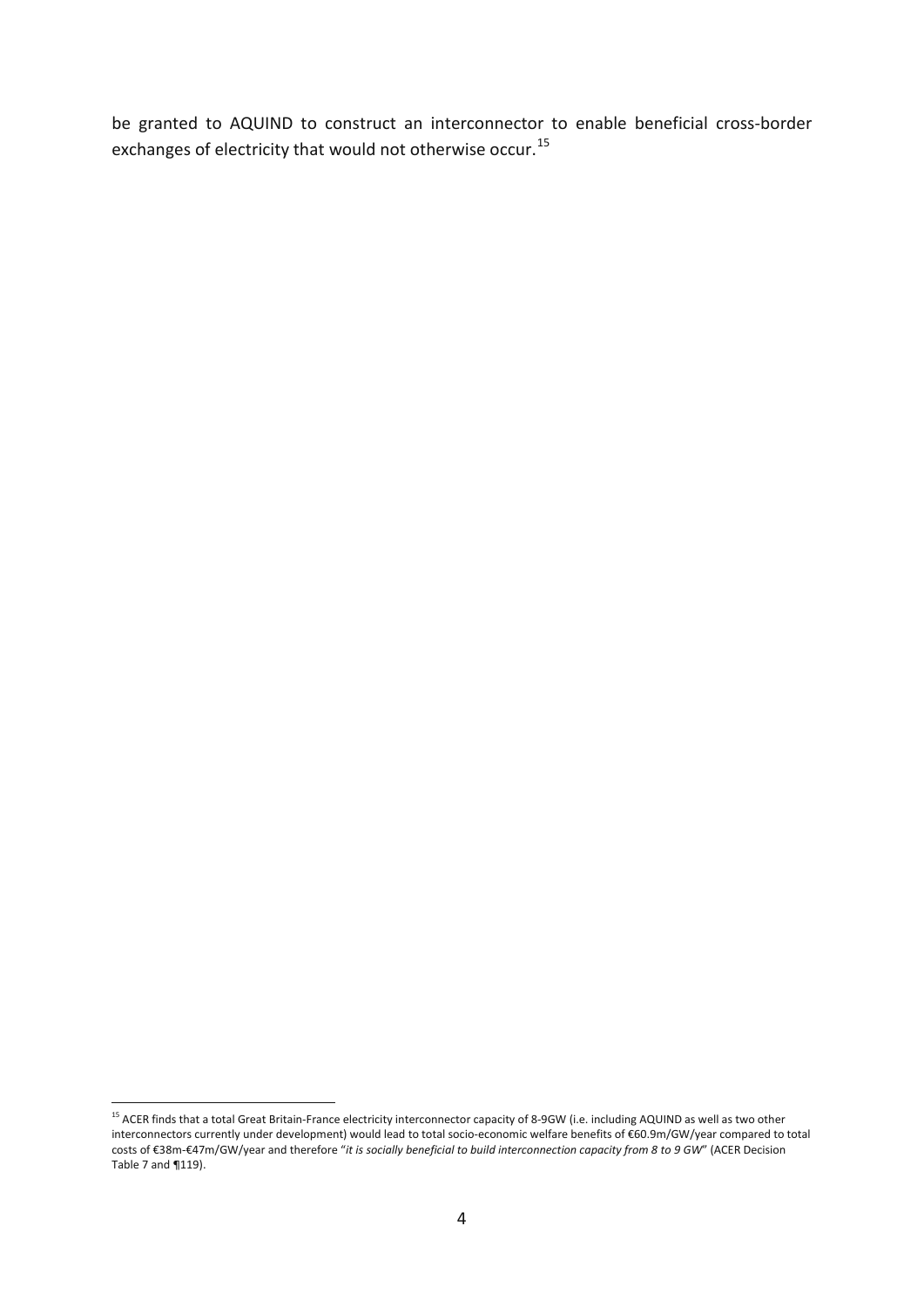#### **1. Introduction**

The design of rules for restructured electricity markets, following the separation of a previously vertically integrated supply chain of generation, transmission, distribution and retail functions, faces a number of challenges. The rules for short-term operations to provide electricity to end-use customers from electricity suppliers must address the substantial interactions of power flows on the networked transmission grid. Investments in generation supply and end-use assets can be private choices based on market incentives, including the forecast price of power. By contrast, high voltage transmission grid and lower voltage distribution network investments require a hybrid approach that integrates market incentives and regulatory mandates. Grid infrastructure planning, decision, and cost allocation rules vary across different electricity grids, are poorly understood, and are in flux as a result of the gaps between theory and practice. A point of focus in the debate is the treatment of regulated versus merchant investment in building new transmission infrastructure.

The proposed AQUIND interconnector between France and Great Britain illustrates the challenge of designing this hybrid approach and provides an example of the disconnect between theory and practice. Although the ultimate decision concerning AQUIND's exemption request will depend on an evaluation of the costs, benefits and risks of the proposed investment and its alternatives, the economic and policy evaluation would benefit from framing the broader issues and workable principles that should guide policy. The purpose of this paper is to describe the main elements of an efficient transmission investment framework for restructured electricity markets and its relevance for the case of AQUIND.

### **2. Merits of Regulated vs. Merchant Transmission Investment: A Policy in Progress**

The definitional distinction between regulated and merchant transmission investment is not standardized, but generally centers on cost allocation and operating rules. A key feature of regulated investment is the assurance (albeit with conditions attached) that the investor will have the opportunity to recover all costs, including a regulated return on investment. Given prudent operation (and depending on the nuances of the local regulatory regime), the vast majority of the economic risk (such as, for example, whether the actual congestion revenues earned by the interconnector are greater than the costs of the interconnector) then falls on the regulated customers. For regulated investments, operating rules typically envision some type of open third-party access for the full capacity of the regulated facilities. By contrast, merchant transmission investments rely on private contracts that, in effect, are equivalent to transporting power between regions to capture the difference in the regional prices. Actual returns from this buying-and-selling of power may be more or less than the costs for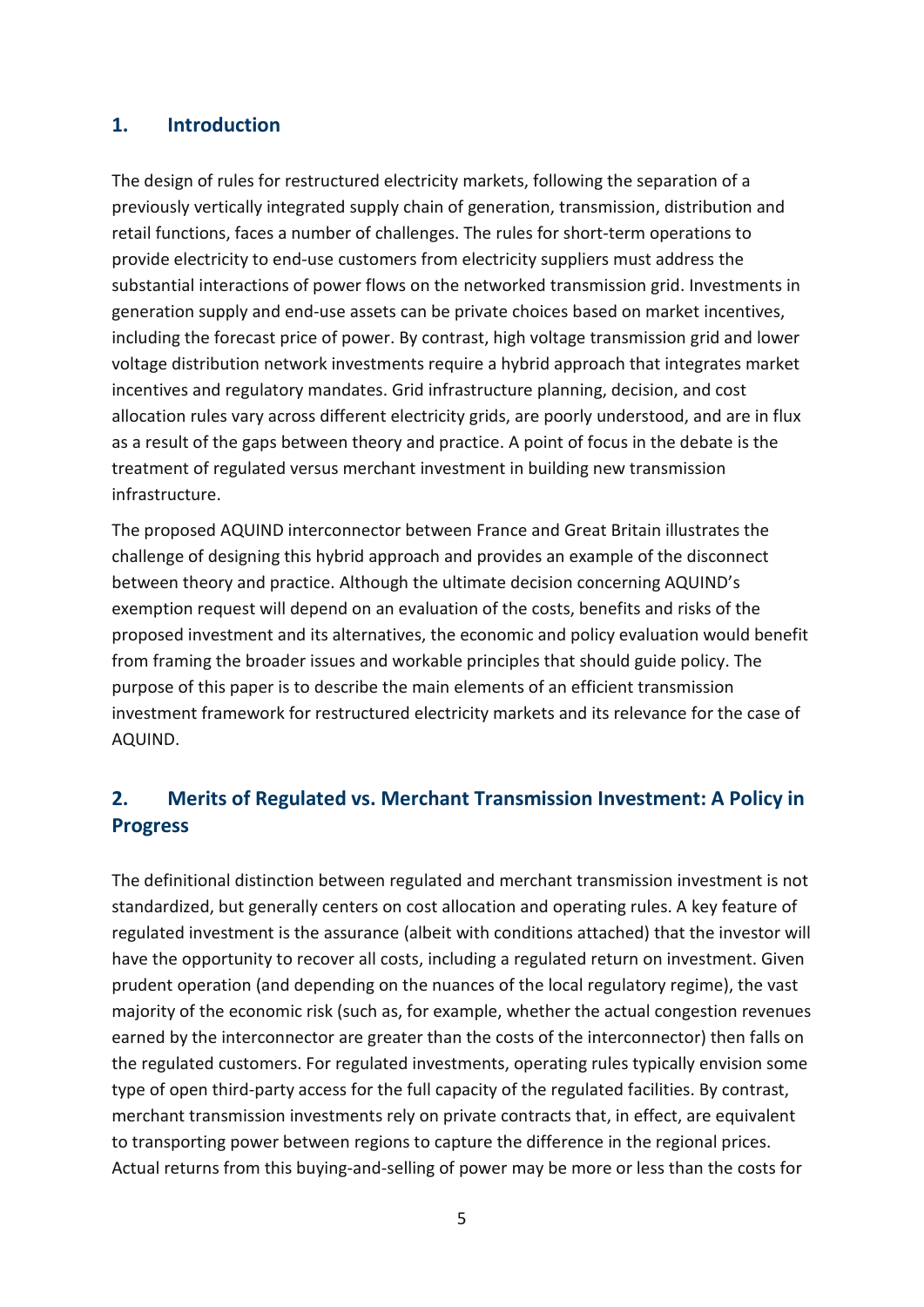a given transmission investment,  $16$  with the economic risk falling on the investor. Additionally, in contrast to regulated transmission, the operating rules for merchant transmission typically allow substantial discretion in the terms of long-term private contracting for use of the transmission rights. In the case of AQUIND, however, only a limited amount of discretion has been requested.<sup>[17](#page-5-1)</sup>

A large volume of research has considered whether merchant transmission investments can deliver a socially optimal solution to incremental investment in electricity transmission networks. Theoretical models have shown that, under a set of relatively strict conditions, all investments that are profitable for the investor in new transmission capacity equate to efficient investments.<sup>[18](#page-5-2)</sup> However, research has also shown that these conditions are not always met in practice, and that in some cases, notably in the presence of investment 'lumpiness' and externalities, investments that are in the social interest may not be made by merchant developers. Because of the problem of "free-riders" in the case of large scale (i.e. lumpy) transmission investments, "*efficient investment may need regulatory mandates and a regulatory cost allocation*". [19](#page-5-3)

Merchant transmission investment, occurring in response to locational differences in the market prices for electricity, can be relied on to provide market-based solutions to many opportunities for incremental transmission improvements, especially when it is relatively straightforward to identify and contract *ex ante* with the beneficiaries. In the case of large, lumpy investments that would cause a significant change in energy prices, it may not be possible for a merchant investor to contractually accrue enough of the benefits, realized by a disperse set of beneficiaries, to undertake the project. When these types of investments are identified, regulators can choose to move forward with these investments and place a share (or all) of the risks and costs on the consumer.<sup>[20](#page-5-4)</sup>

The EU, through Article 17(1) of Regulation 714/2009, chose a policy for investment in crossborder transmission interconnectors that does not align with the view that many transmission investments can be undertaken on a merchant basis, so that private investors assume most of the investment risk, rather than consumers. The basic premise of Article 17(1) is that cost-of-service regulated transmission assets are the 'default' option and merchant investments need to be extensively justified by their sponsors in order to obtain the necessary regulatory exemptions. Under these regulations, given a concrete choice between a regulated and a merchant interconnector proposal, EU authorities would not

<span id="page-5-0"></span><sup>&</sup>lt;sup>16</sup> Importantly, both regulated and merchant interconnectors would be exposed to the same market risks in France and GB and therefore would be expected to earn the same congestion revenues.

<span id="page-5-1"></span><sup>&</sup>lt;sup>17</sup> AQUIND has not requested a full exemption from the relevant regulations, but rather only more limited exemption. The limitations included, for example, the share of the interconnector capacity held by 'dominant' players, and the rules around agreeing capacity contracts only via auction mechanisms (see Box 2).

 $^{18}$  Joskow and Tirole (2005) Merchant Transmission Investment. The Journal of Industrial Economics, 0022-1821, Volume LIII, June 2005,

<span id="page-5-3"></span><span id="page-5-2"></span>No. 2.<br><sup>19</sup> Hogan (2018) A Primer on Transmission Benefits and Cost Allocation, Economics of Energy & Environmental Policy, Vol. 6, No. 2.<br><sup>20</sup> Hogan and Pope (2007) Comments on Wholesale Competition in Regions with Organi

<span id="page-5-4"></span>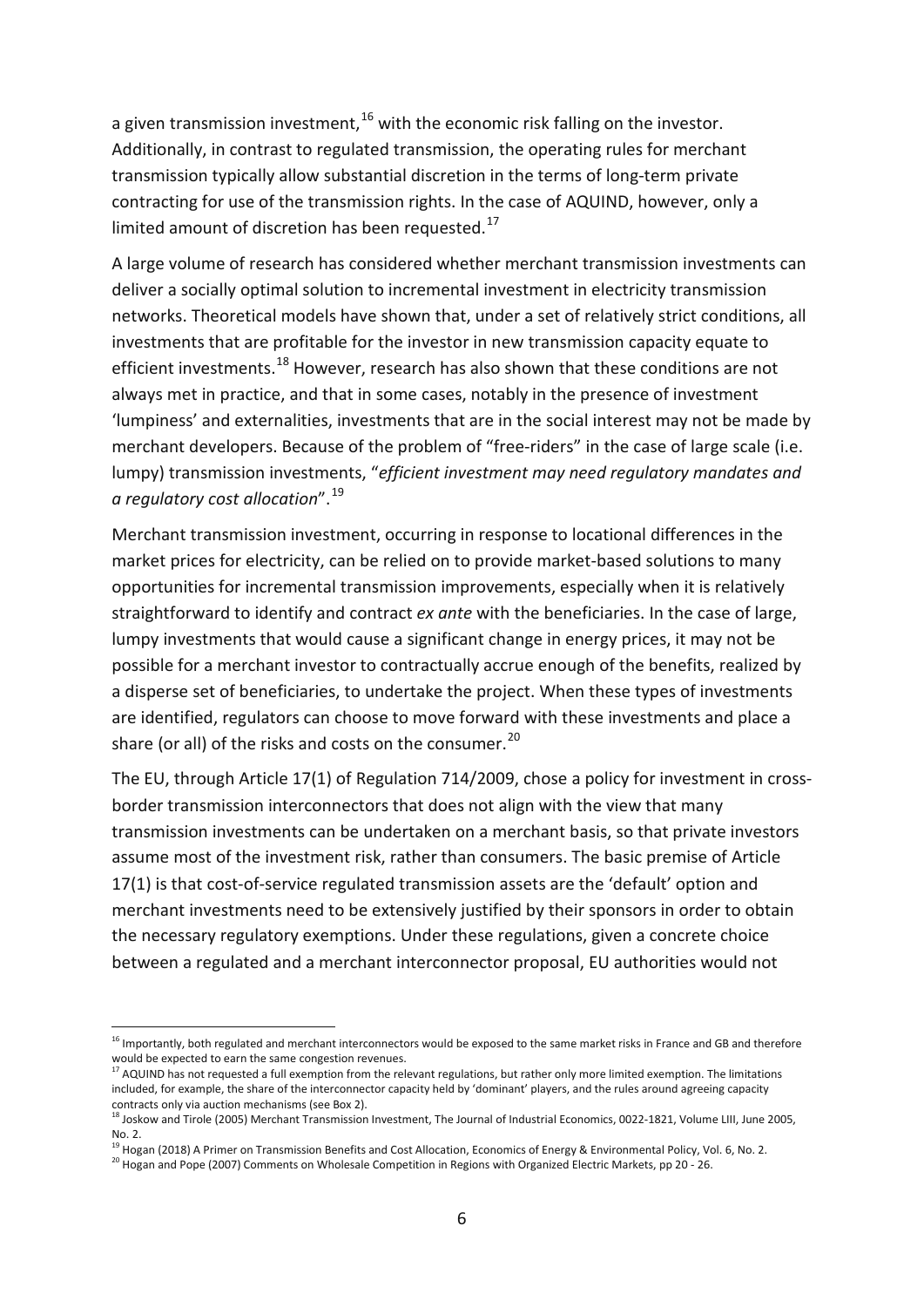grant a merchant interconnector the requested exemption, and instead would give priority to the regulated option.

Regulation 714/2009 allows for private investment in transmission infrastructure, but applies rules (principally in Article 16(6), set out in [Box 1\)](#page-6-0), that govern the way revenues earned by interconnectors may be used. These rules appear to allow the owner to repay efficiently incurred debt (including interest) and earn a regulated rate of return.<sup>[21](#page-6-1)</sup> However, the owner would be limited in its ability to retain and use the revenues to distribute any incremental returns above the regulated return to equity providers. Hence under Regulation 714/2009, a merchant investor such as AQUIND, would only be able to earn a regulated return.

#### <span id="page-6-0"></span>**Box 1: Article 16(6) of Regulation 714/2009**

Article 16(6) of Regulation 714/2009 governs the rules for use of revenues earned by interconnectors:

"*Any revenues resulting from the allocation of interconnection shall be used for the following purposes:*

*(a) guaranteeing the actual availability of the allocated capacity; and/or*

*(b) maintaining or increasing interconnection capacities through network investments, in particular in new interconnectors.*

*If the revenues cannot be efficiently used for the purposes set out in points (a) and/or (b) of the first subparagraph, they may be used, subject to approval by the regulatory authorities of the Member States concerned, up to a maximum amount to be decided by those regulatory authorities, as income to be taken into account by the regulatory authorities when approving the methodology for calculating network tariffs and/or fixing network tariffs.*

*The rest of revenues shall be placed on a separate internal account line until such time as it can be spent on the purposes set out in points (a) and/or (b) of the first subparagraph. The regulatory authority shall inform the Agency of the approval referred to in the second subparagraph."*

While regulated investments may be needed to supplement merchant electricity transmission investments in specific circumstances, it is inconsistent with the design of efficient electricity markets for regulatory policy to start from the premise

<span id="page-6-1"></span><sup>&</sup>lt;sup>21</sup> We note that NRAs have had some difficulty in interpreting the exact intent of the wording of Article 16(6). For example, Ofgem noted that "*The meaning of these categories may not be completely self-evident. We assume that the first two categories cover the costs of operating the interconnector or maintenance and refurbishment…. We also assume that they allow for return on investment…* " Ofgem Electricity Interconnector Policy, January 2010. See

https://www.ofgem.gov.uk/sites/default/files/docs/2010/01/interconnector\_policy\_consultation\_0.pdf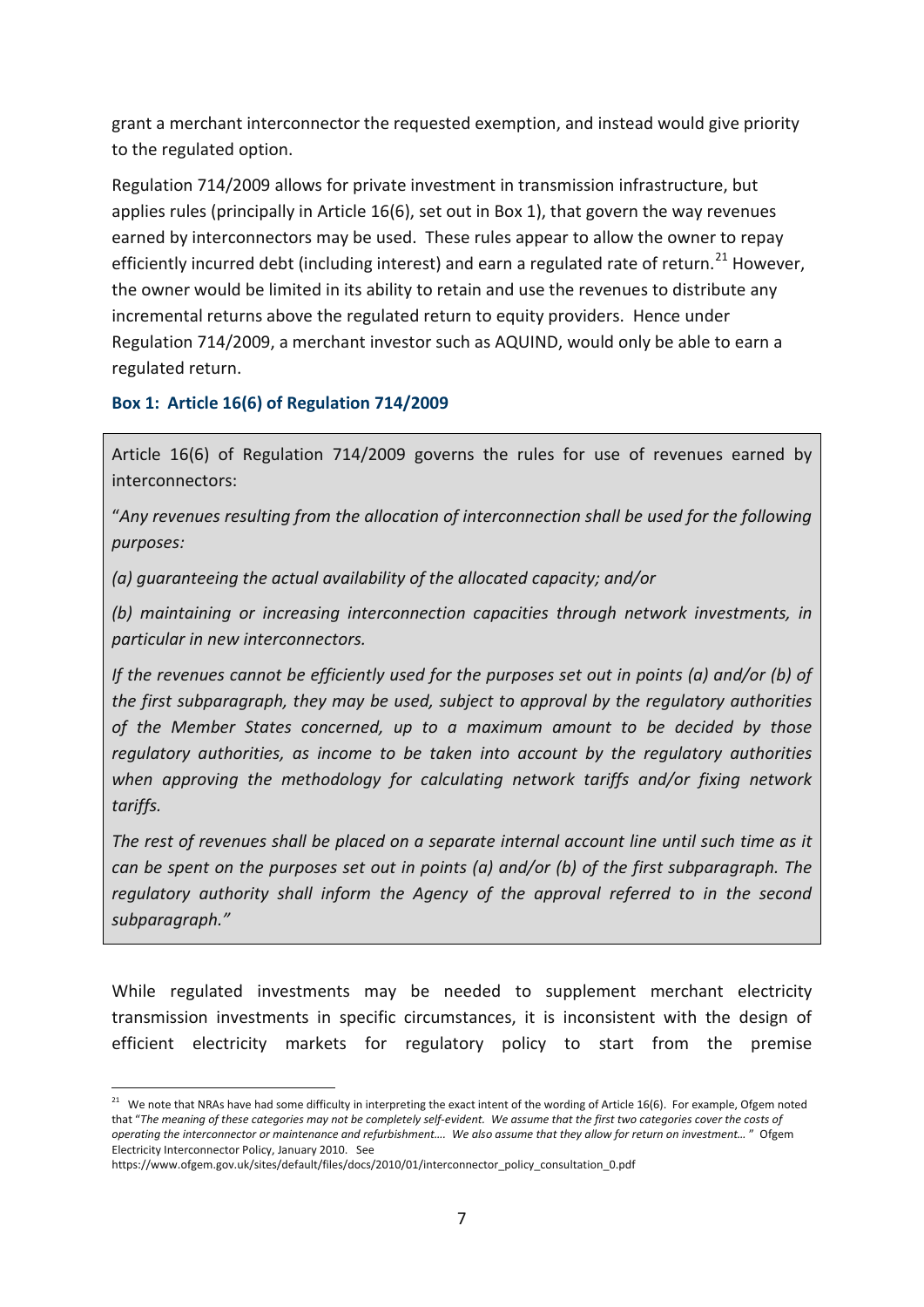that all transmission investments should be regulated. Rather, an approach supporting efficiency in the context of competitive electricity markets would be for merchant investments to be the 'default' option<sup>[22](#page-7-0)</sup> supplemented with regulated investments for specific cases where there is a market imperfection forestalling investments that are shown to improve social welfare.

Article 17(1) of Regulation 714/2009 (which ACER is required to apply in evaluating exemption requests) is not consistent with the principles of efficient transmission investment, and specifically with regard to the logic of achieving a balance between merchant and cost-of-service investments. Furthermore, even when considered from the perspective of the EU regulation as it is currently written, ACER's application of the Article 17(1) exemption rules and its decision regarding AQUIND's exemption request are not consistent with the principles stated in the rules.

ACER's evaluation of the proposed AQUIND exemption, considered from within the confines of EU regulation as it is currently written, illustrates a further gap in the development of the theory and practice of rules for efficient transmission investment. The application of Article 17(1)(b) in the ACER Decision illustrates that if a regulated interconnector has not been proposed by any party, regulators are not choosing between alternatives. ACER must decide whether to grant the regulatory exemption that would enable the building of the AQUIND interconnector as a merchant interconnector in the absence of a regulated alternative.

#### **3. The AQUIND Project and ACER Proceedings**

AQUIND is a developer of a proposed new High Voltage Direct Current ("HVDC") electricity interconnector between France and Great Britain. As a private third party developer, AQUIND is independent of the national TSOs of France (RTE) and Great Britain (National Grid) who typically develop, or participate in the development of, interconnectors between the two countries. $^{23}$  $^{23}$  $^{23}$ 

Unlike cost-of-service regulated interconnectors, the AQUIND developers do not seek a rate of return approved by regulators and underwritten by consumers through the collection of transmission charges from end use consumers in the connecting regions. Rather, the returns to debt providers (i.e. lending rates), as well as the outturn returns provided to equity providers, will be determined by the outcomes in the GB and French energy markets over the lifetime of the interconnector. AQUIND will be funded by investors who will earn revenue from contracting with other parties for the provision of transmission capacity between Great Britain and France, and will earn a rate of return determined by the

<span id="page-7-0"></span><sup>&</sup>lt;sup>22</sup> Merchant interconnectors also have strong economic incentives to minimize costs, build the asset on time and maximize the availability of the link (e.g. restoring the asset in the event of an unexpected outage). The benefits of competition are well known from the power generation sector where the introduction of competition increases the efficiency of both investment and operation of generation.<br><sup>23</sup> In Great Britain, the developer is National Grid Ventures, which is a separate entity fr

<span id="page-7-1"></span>for example, ElecLink, which is currently owned by Getlink, a non-TSO entity.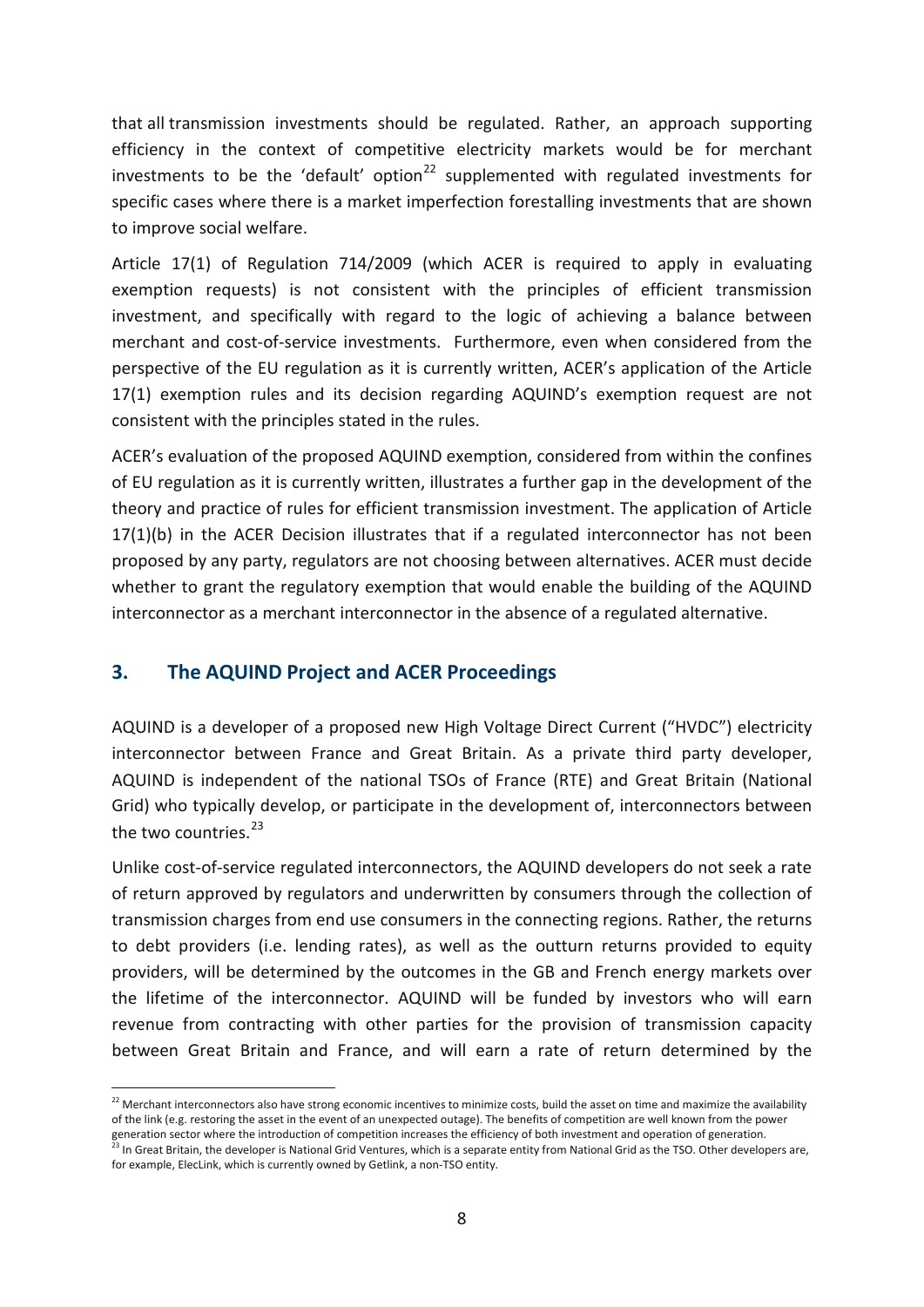profitability of the services provided. In order to execute these transmission contracts to provide a revenue stream for the project, AQUIND applied for exemptions from some of the EU regulations applicable to cross-border energy transmission. [Box 2](#page-8-0) provides a summary of AQUIND's exemption requests.

#### <span id="page-8-0"></span>**Box 2: Exemptions sought by AQUIND**

AQUIND, as a privately owned developer of an HVDC interconnector, independent of national TSOs, is allowed, under Article 17(1) of Regulation 714/2009, to apply for certain exemptions from EU regulations. Article 17(1) states that under certain conditions "*[n]ew direct current interconnectors may, upon request, be exempted, for a limited period of time, from the provisions of Article 16(6) of this Regulation and Articles 9, 32 and Article 37(6) and (10) of Directive 2009/72/EC*".

As such, AQUIND applied for the following exemptions from EU regulations:<sup>[24](#page-8-1)</sup>

- **Use of revenue**: A partial exemption from Article 16(6) of Regulation 714/2009, for a limited period of time, which would enable AQUIND to recover their investment costs and make an adequate return on their investment. AQUIND has offered to supplement this with a profit-sharing mechanism whereby a share of profits above a certain rate of return threshold is distributed to consumers in GB and France.
- **Unbundling**: A partial exemption from Article 9 of Directive 2009/72/EC<sup>25</sup>, for a limited period of time, which would enable AQUIND to be partly financed by equity providers who may, concurrently, hold an interest in generation or supply activities (which would otherwise be prohibited).
- **Third Party Access**: A partial exemption from Article 32 of Directive 2009/72/EC, for a limited period of time, which would enable AQUIND to allocate a certain share of annual capacity through multi-year contracts, and thereby increase AQUIND's ability to develop a sufficiently secure and stable revenue stream to make the investment sufficiently attractive to debt providers.
- **Access rules and approval of tariffs**: A partial exemption from Articles 37(6) and 37(10) of Directive 2009/72/EC, for a limited period of time, which would enable AQUIND to determine the length, profile, size and timing of multi-year contracts within the share of capacity included in the Third Party Access exemption (see point immediately above).

On 17 May 2017, AQUIND submitted its exemption requests to the relevant NRAs in Great Britain and France. These authorities decided to refer the decision to ACER, which is permitted under Article 17(5) of Regulation 714/2009.

<span id="page-8-2"></span><span id="page-8-1"></span><sup>&</sup>lt;sup>24</sup> AQUIND (2017) Application for new interconnector exemption for the AQUIND Interconnector, section 6.3.<br><sup>25</sup> Directive 2009/72/EC of the European Parliament and of the Council of 13 July 2009 concerning common rules f electricity and repealing Directive 2003/54/EC.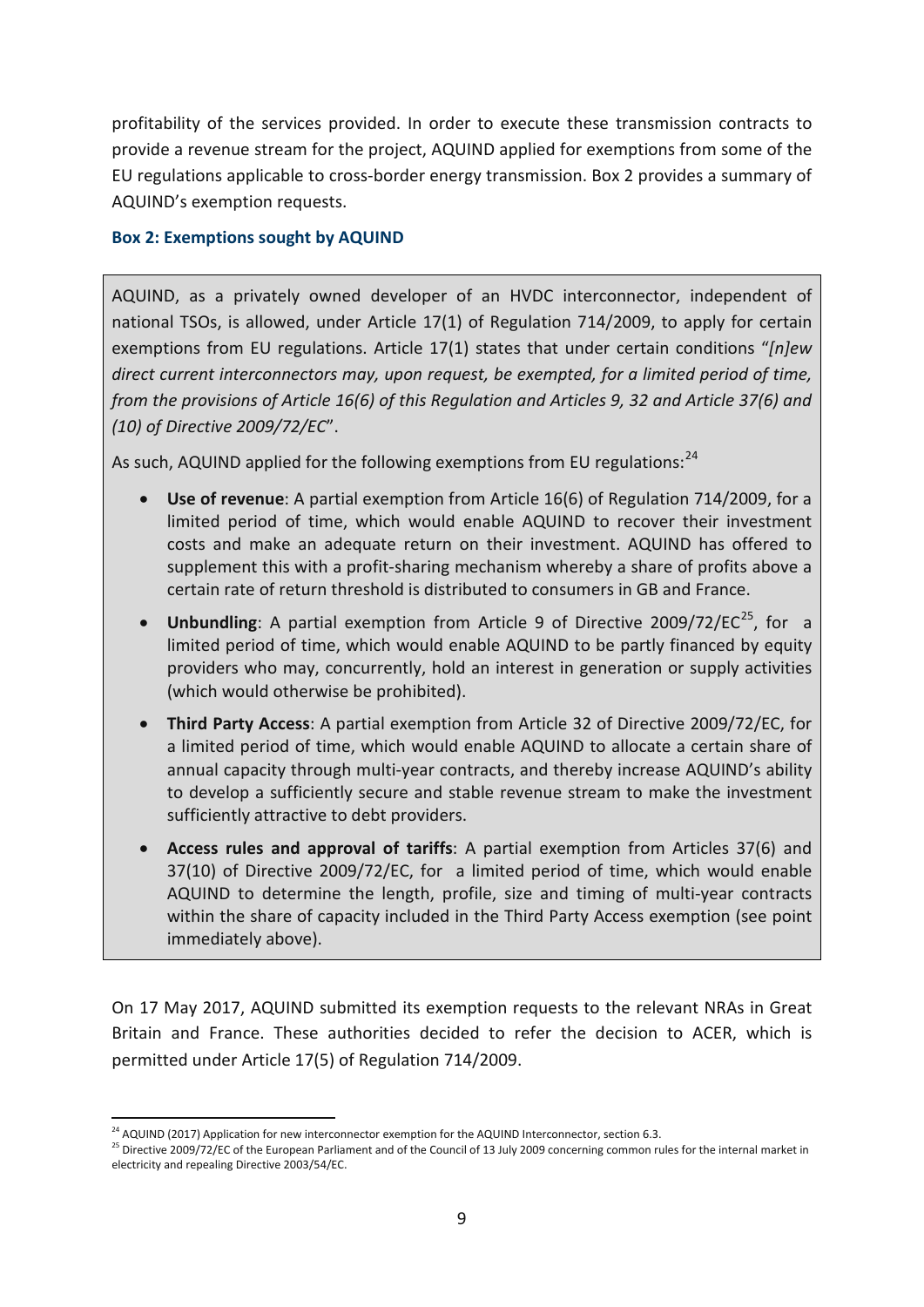In deciding whether or not to grant the requested exemptions ACER considered whether AQUIND had met all six relevant conditions under which such exemptions may be granted, which are summarized in [Box 3.](#page-9-0)

#### <span id="page-9-0"></span>**Box 3: Article 17(1) of Regulation 714/2009**

Article 17(1) of Regulation 714/2009 sets out the rules that the NRAs must follow in order to assess individual exemption applications.

The six conditions of Article 17(1) are:

"*a) the investment must enhance competition in electricity supply;*

*b) the level of risk attached to the investment is such that the investment would not take place unless an exemption is granted;*

*(c) the interconnector must be owned by a natural or legal person which is separate at least in terms of its legal form from the system operators in whose systems that interconnector will be built;*

*(d) charges are levied on users of that interconnector;*

*(e) since the partial market opening referred to in Article 19 of Directive 96/92/EC of the European Parliament and of the Council of 19 December 1996 concerning common rules for the internal market in electricity, no part of the capital or operating costs of the interconnector has been recovered from any component of charges made for the use of transmission or distribution systems linked by the interconnector; and*

*(f) the exemption must not be to the detriment of competition or the effective functioning of the internal market in electricity, or the efficient functioning of the regulated system to which the interconnector is linked."*

In February 2018, ACER invited interested parties to submit their observations on AQUIND's exemption application, and subsequently performed an assessment of the application. ACER concluded that:

- condition (a) of Article 17(1) could be met in principle by imposing appropriate limitations on the allocation of capacity to dominant market player(s):  $^{26}$  $^{26}$  $^{26}$
- condition (b) of Article 17(1) is currently not fulfilled for AQUIND and therefore the requested exemptions "should not be granted under the current circumstances";<sup>[27](#page-9-2)</sup> and
- conditions (c), (d), (e) and (f) of Article 17(1) 09 are met by AQUIND.<sup>[28](#page-9-3)</sup>

<span id="page-9-3"></span><span id="page-9-2"></span><span id="page-9-1"></span><sup>&</sup>lt;sup>26</sup> ACER Decision ¶130.<br><sup>27</sup> ACER Decision ¶189.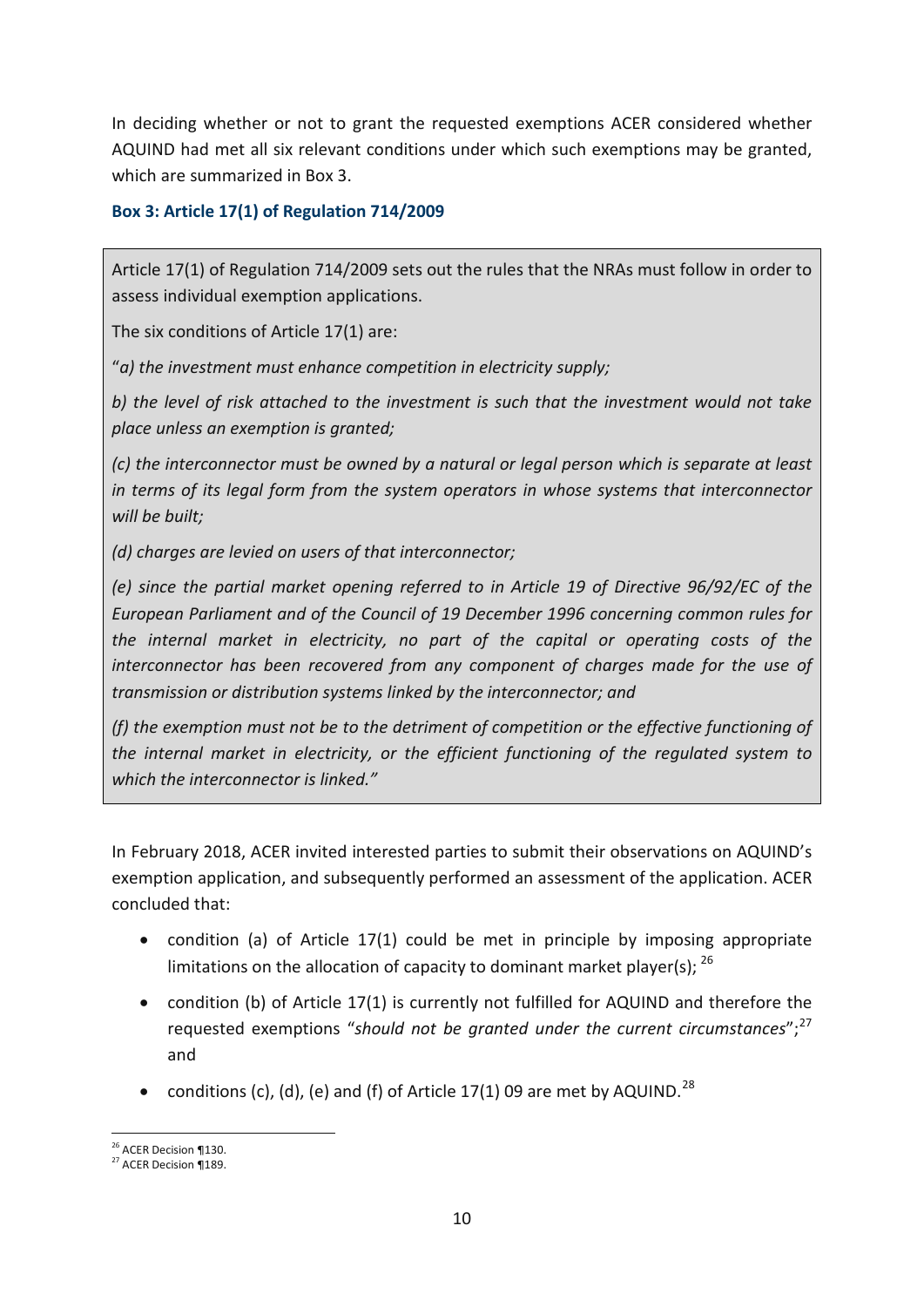On the basis of the above, ACER issued an adverse decision regarding AQUIND's exemption application on 19 June 2018. AQUIND disagreed with ACER's conclusions and appealed on 17 August 2018, via a submission to ACER's Board of Appeal.

#### **4. ACER Application of Risk and Benefits Assessment**

ACER's main argument in rejecting AQUIND's exemption application is that AQUIND does not face such risks that the investment would not proceed in the absence of an exemption. ACER states that "*cost recovery under the regulated regime […] will manage the large majority of AQUIND interconnector's risks*" and that "*the Agency is not able to identify with the required certainty a level of risk for the AQUIND interconnector such that the investment in this project would not take place unless the requested exemptions are granted*". [29](#page-10-0)

There are at least two underlying conceptual issues to address with regard to the ACER's arguments in support of its decision. First, there is a question of ACER's definition of risks and of its assumptions about who bears the associated costs of those risks. Second, there are questions about the logic of applying a standard that presumes that the project will proceed without the exemption requested.

#### **A. Difference between project and investor risk**

ACER's thinking appears to be premised on the assumption that by regulating an interconnector investment, the risks associated with that investment disappear or are materially reduced. However, in this discussion, ACER seems to be conflating two different types of risk:

- Project risk, which is the inherent uncertainty about the total costs of the project and future congestion revenues that can be earned from the capacity. The project risk remains the same whether or not the interconnector is regulated.
- Investor risk, which is whether or not the owner of the interconnector recoups the initial cost of the investment and the ongoing operating costs. The investor risk varies depending on whether the interconnector is regulated or not.

Critically, the project risk would not disappear if AQUIND were to become a regulated investment, as the ACER decision seems to imply. By offering a regulated rate of return to a developer under a regulated regime, the investor risk is to a significant extent transferred to consumers,<sup>[30](#page-10-1)</sup> who pay for the transmission charges to enable the costs of the investment to be recovered.

<span id="page-10-1"></span>

<span id="page-10-0"></span><sup>&</sup>lt;sup>28</sup> ACER Decision ¶170, 173, 176,187.<br><sup>29</sup> ACER Decision ¶149 and ¶165.<br><sup>30</sup> Some risk-sharing mechanisms may remain in place under a regulated regime.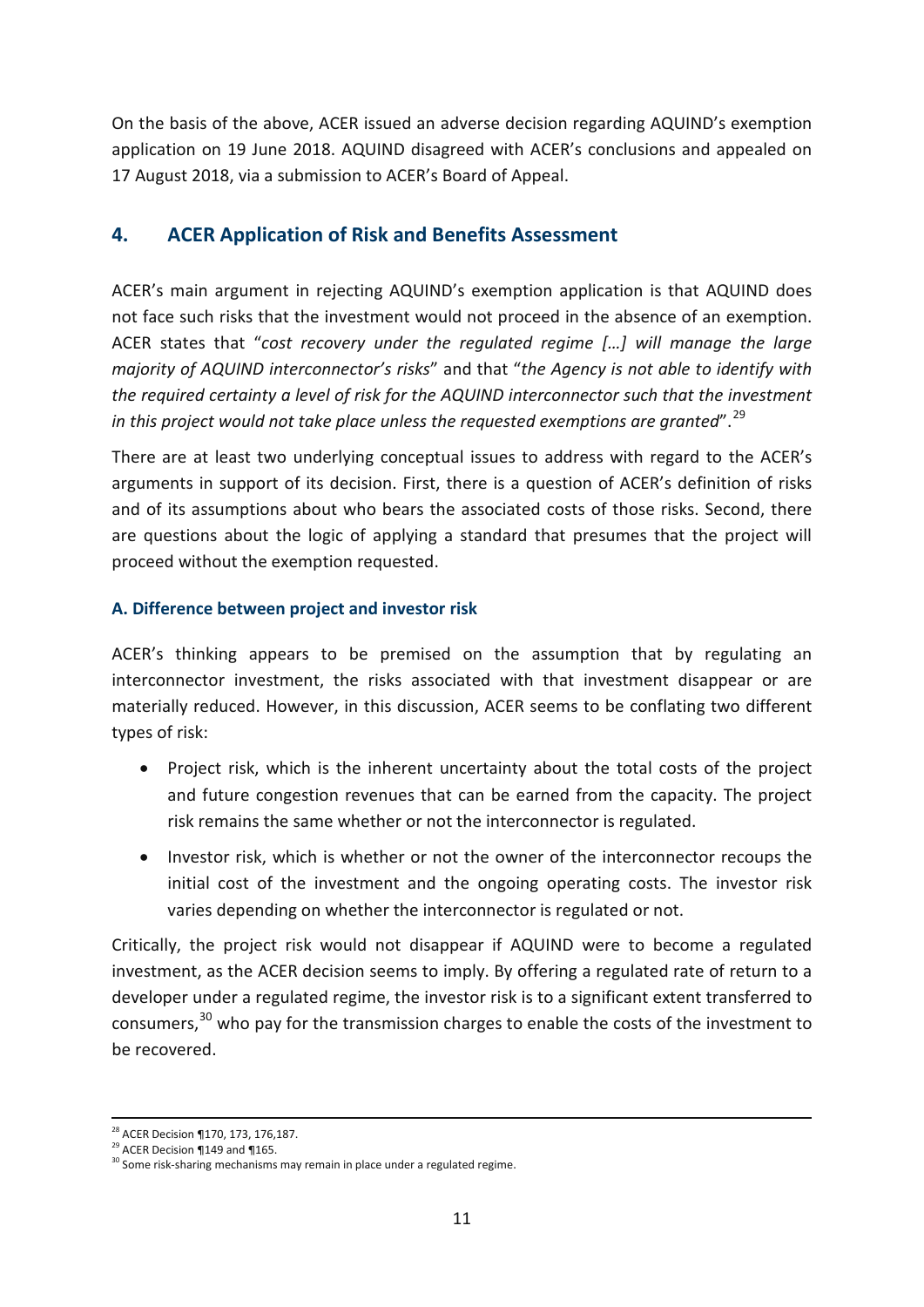Under a regulated regime, most of the project risk would fall on consumers, and, in so doing, would transfer the investor risk from investors to consumers. Conversely, under a merchant investment the project risks (and the investor risks) would fall on the investors.

ACER does not appear to recognize the distinction between these two types of risks and, as a result, fails to consider that material project risk remains attached to the project if it were to proceed on a regulated basis. Under a regulated approach, this significant project risk would fall on consumers in Great Britain and France.

Furthermore, the ACER decision does not address the case where a project would be unappealing to the usual investors in cost-of-service regulated infrastructure, but could be part of the investment portfolio of an entity with a higher tolerance for risk when coupled with a higher expected return.

#### **B. Counterfactual**

ACER's decision is based on the premise that if AQUIND did not proceed as a merchant interconnector, this outcome would be preferable to granting the requested exemptions. ACER's assumption appears to be either that AQUIND would proceed as a quasi-merchant investor earning revenues based on the regulated cost-of-service (i.e. not being able to earn full<sup>[31](#page-11-0)</sup> merchant revenues as a result of the application of Article 16(6)), or that AQUIND or some other entity would come forward and propose the project as a fully cost-of-service regulated investment.

It is clear that no entity would propose the quasi-merchant route if it could obtain approval for a cost-of-service regulated investment. Other things being equal, with the same revenue and technical risks, the cost-of-service investment returns dominate the quasi-merchant investment. Hence, the only logical alternative to an exempt merchant investment is a fully regulated cost-of-service investment.

Since ACER concluded that the interconnector is socially beneficial, ACER's decision not to grant the exemption request either prevents the social benefits from being materialized, or ACER must be implicitly assuming that an alternative project would move forward with a proposal for a regulated interconnector of 2,000 MW as an alternative to the AQUIND project. Neither of these possible interpretations is logical:

- In the first option, ACER would be acting against the interest of European social welfare, which is at odds with conventional regulatory objectives; and
- In the second option, if ACER believed that the risk of the project was low enough to attract an alternative regulated project to replace AQUIND, this position would not be consistent with ACER's own findings that there is a need for three projects at the GB-

<span id="page-11-0"></span> $31$  As set out in Box 2. AQUIND has proposed a profit-sharing mechanism whereby a share of profits above a certain threshold is distributed to consumers in GB and France. Therefore, even under the exemptions sought by AQUIND, the developer would not earn the "full" quantum of merchant revenues.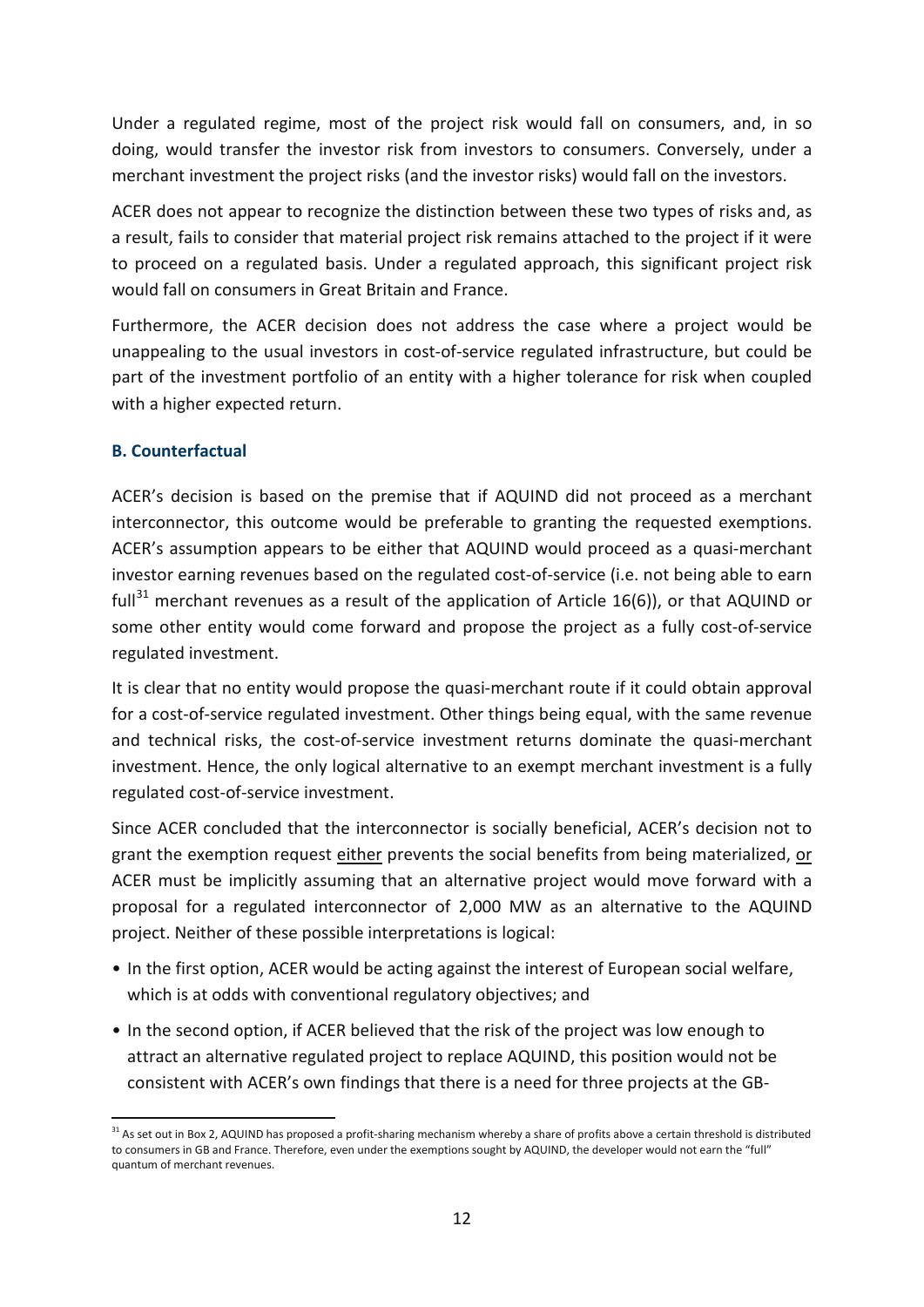France border (FAB Link, GridLink and AQUIND) and that there are no other projects currently being developed. $32$  This second option is discussed in more detail in the following paragraphs.

<span id="page-12-0"></span>It is likely that no interconnector would be built at all without the exemption for AQUIND to become a merchant project. There is no evidence that other parties, including RTE and National Grid as the TSOs in the connecting countries, have come forward to propose a regulated alternative to AQUIND. Moreover, ACER's own analysis presented in its decision argues that it would be socially beneficial to have interconnector capacity at the French-Great Britain border of up to 8-9 GW.

A key question is whether or not AQUIND would be part of this 'socially beneficial' volume of interconnector capacity. There are currently 4 GW of 'committed' interconnector capacity at the French-Great Britain border, consisting of:

- Existing capacity of IFA interconnector (2 GW); and
- Capacity under development: ElecLink (1 GW) and IFA2 (1 GW), which are both under construction.

In addition to these 4 GW, FAB Link and Grid Link (1.4 GW each) are at a broadly similar stage of development to AQUIND. However, they are being developed as regulated interconnectors and their progress was, in their view, halted in 2017 by CRE (see F[N11\)](#page-2-0) primarily due to regulatory uncertainty.

Up to 6.8 GW of capacity at the France-GB border (excluding AQUIND, calculated as the sum of the capacities noted immediately above) is currently in the pipeline, but there are no other interconnectors at the France-Great Britain border being developed by National Grid, RTE or other developers.<sup>[33](#page-12-2)</sup> The fact that there are three regulated (and one merchant) interconnectors at different stages of development does not mean that additional regulated interconnectors are likely to be proposed in the near future as a substitute for AQUIND.

The 2 GW of capacity that could be provided by AQUIND (for a total of 8.8GW capacity, assuming that GridLink and FAB Link do in fact progress), would, based on ACER's own analysis, appear to be socially beneficial.<sup>[34](#page-12-3)</sup>

In principle, ACER could be assumed to be expecting AQUIND to develop and await approval of the project as a regulated investment, since this is the only assumption consistent with ACER's decision not to grant an exemption to a beneficial project. It appears that ACER

<span id="page-12-1"></span><sup>&</sup>lt;sup>32</sup> Moreover, if ACER considered that there was another, fourth, regulated interconnector that could replace AQUIND, then ACER would have needed to consider whether Condition (f) of Article 17(1) of Regulation 714/2009 is met by AQUIND – i.e. whether AQUIND might be distorting competition in the EU. However, on ACER's current interpretation of Article 17(1) Condition (b) and Condition (f), it does not appear that AQUIND could simultaneously demonstrate that is it sufficiently risky (for Condition (b)), while at the same time not distorting competition in the EU (Condition (f)).

<span id="page-12-3"></span><span id="page-12-2"></span><sup>33</sup> As ACER notes, ANAI and Britib are not considered to be under active development: "*Due to the early stage of development and the uncertainties of the project progress, as well as indications by Ofgem [the GB NRA] during the hearings that they do not consider the two Great Britain-France -Spain projects to be under active development, ANAl and Britib are not further considered by the Agency in its assessment of the need for capacity on the France - Great Britain border and in the present Decision." (ACER Decision ¶60).* 34 ACER Decision ¶60).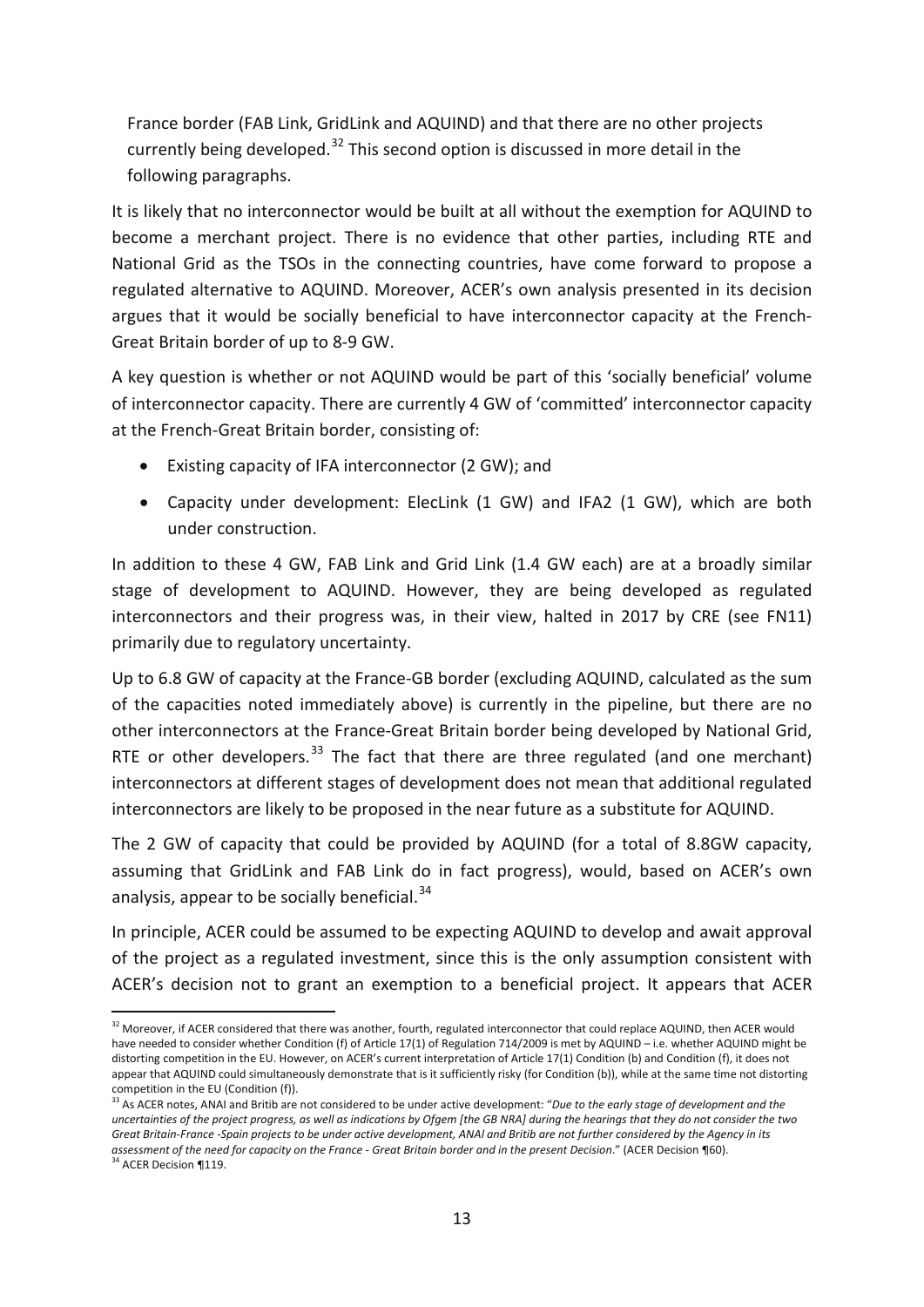would not consider an exemption unless it was certain that AQUIND would not proceed as a regulated investment.

However, in AQUIND's case, there is no appetite to develop a regulated interconnector, because, *inter alia*:

- The regulated rate of return on investment that may be granted pursuant to Article 12 of Regulation (EU) No 347/2013 may not be sufficient to support a non-recourse independent financing of the project; and
- Under the current French legislation, non-RTE parties may develop interconnectors in France only if they pursue the exemption route. $35$

This means that the path forward to obtain an exemption would require AQUIND to develop a regulated alternative (which, in turn, AQUIND may not be willing to develop even if it were approved by the relevant regulators). This illogical sequence would only add unnecessary costs and delay to the process.

The counterfactual for ACER to consider is not, as its decision implies, a hypothetical regulated 2 GW link that no entity envisions. Rather, the logical application of Article 17(1)(b) should pertain to a comparison with the risks and returns of actual, realistic regulated proposals. Otherwise, criterion (b) has no meaning other than to present an insurmountable barrier to merchant investment.

ACER should consider the harm to the socio-economic welfare that could be caused if AQUIND did not proceed and no other regulated interconnector stepped in to substitute. By preventing AQUIND from being developed as an exempted interconnector, ACER chooses to forgo the benefits (including, for example, further market integration) that would otherwise be delivered by the additional volume of AQUIND's exempted capacity. Doing so does not appear to be in the interest of aggregate welfare in Europe.

#### **C. Distribution of congestion rents**

Without initiating a discussion about the merits of the theoretical conclusion, ACER appears to have invoked a new criterion for the assessment of the merits of an exemption, namely that the distribution of the welfare impact of a new interconnector has a bearing on whether or not an exemption should be granted.

ACER does this by emphasizing that the project risks and benefits should, as a matter of priority, be allocated primarily to consumers (rather than developers); and that developing interconnectors under a regulated regime is the 'default' option. As explained above in

<span id="page-13-0"></span> <sup>35</sup> "*The French energy code entrusts the operator of the public electricity transmission system, by application of I of its article L.321-6, with the development, construction and operation of interconnectors. The construction and operation of an interconnector by a private investor is therefore only possible within the context of an exemption, as provided for in article 17 of Regulation 714/2009.*" CRE (2012) Communication of the French Energy Regulatory Commission of 29 March 2012 on the application of article 17 of Regulation (EC) No 714/2009 of 13 July 2009.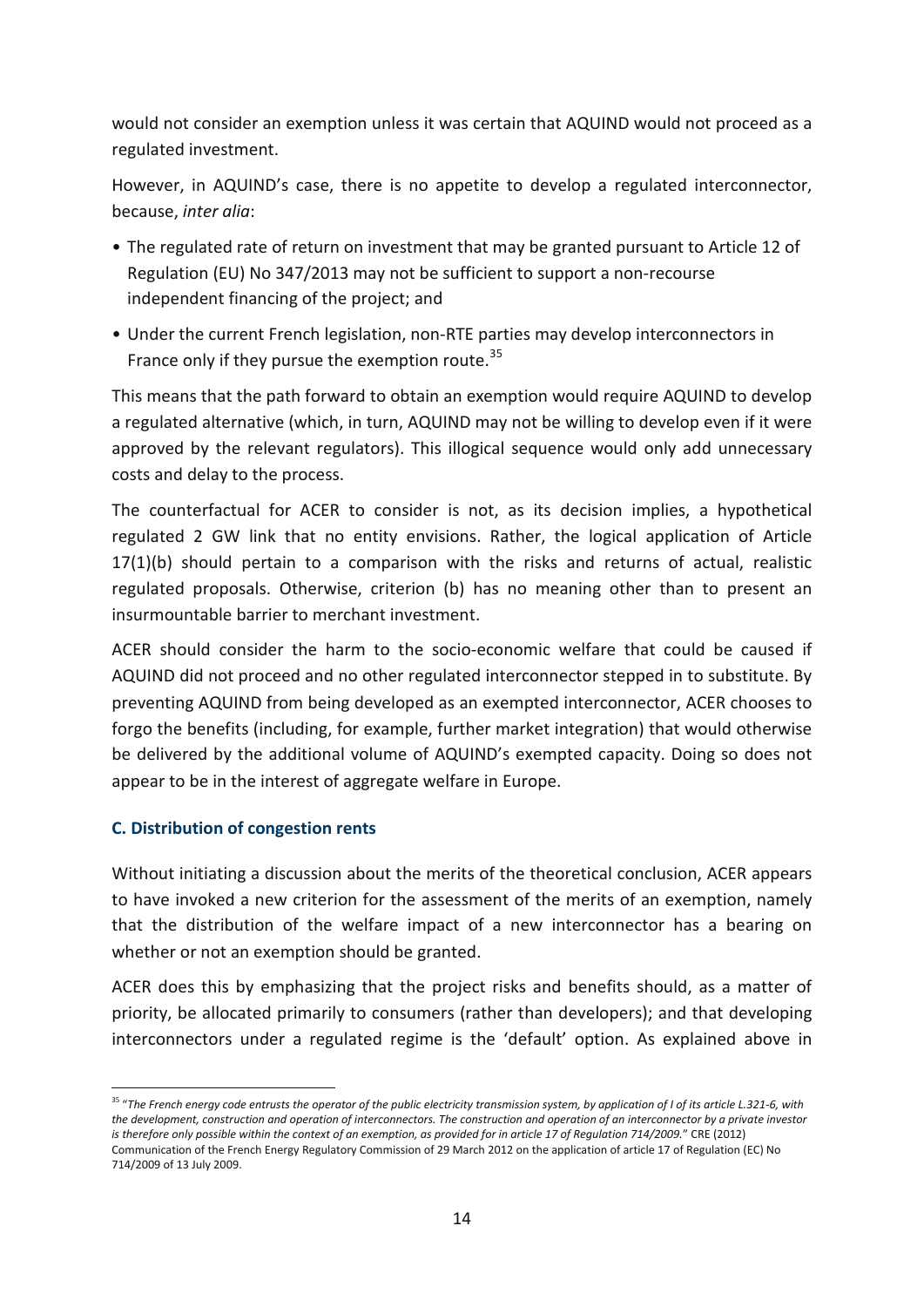Section 4-A, ACER appears to conflate project and investor risks. ACER therefore disregards the fact that under a regulated investment most of the project risks are allocated to consumers. This leads ACER to the erroneous conclusion that it is in consumers' interest for interconnectors to be developed as regulated investments.

ACER's assessment of the trade-off between risks and benefits is incomplete: ACER's emphasis is on the allocation of net profits that are implicitly assumed to be positive, and ACER also implicitly assumes that the project risks are better borne by consumers rather than investors. Since the transfer of project risk is ignored, ACER's comparison between the regulated and exempt interconnectors is inherently biased. ACER appears to be only assessing an outcome where the net profits are positive, i.e., the congestion rents exceed the costs of the project, by comparing a situation where consumers receive a potential upside from a regulated interconnector's congestion revenues to a situation where the upside accrues to the investor. ACER fails to consider the potential downside risks borne by consumers under a regulated investment, and the corresponding benefits to consumers of an exempted interconnector where the developer bears the vast majority of the project risks. In the absence of this consideration, ACER concludes that regulated interconnectors are preferable, but this finding is flawed because of the incorrect assessment of the risks borne by consumers under the alternatives.

More generally, if distributional impacts are to be part of an exemption evaluation, as ACER seems to imply, then there is a need for a thorough review of what these standards are, as well as a review of theoretical conclusions concerning distributional impacts and the conditions under which such conclusions would be valid. In addition, this would require an assessment of whether and why these conditions apply in the case of AQUIND. We are not aware of such analysis being undertaken by ACER and/or relevant EU authorities.

#### **5. Conclusion**

The nature of transmission infrastructure investment dictates the need for a hybrid system that accommodates both merchant investment and cost-of-service regulated investment. There is a clear argument for giving deference to merchant investment and pursuing cost-ofservice regulation only in the case where the projects are so large that they suffer from freerider effects that preclude relying solely on ex-post market revenues. Although this welfare maximizing perspective has not been embraced in the EU regulations, it provides an important background for examining the current rules. Within these existing rules, logic dictates that the evaluation of an exemption request from a merchant investor should be made in comparison to an actual cost-of-service regulated project proposal that might otherwise be developed. Absent such a project proposal, as in the AQUIND case, the current rules imply that the merchant exemption should be approved.